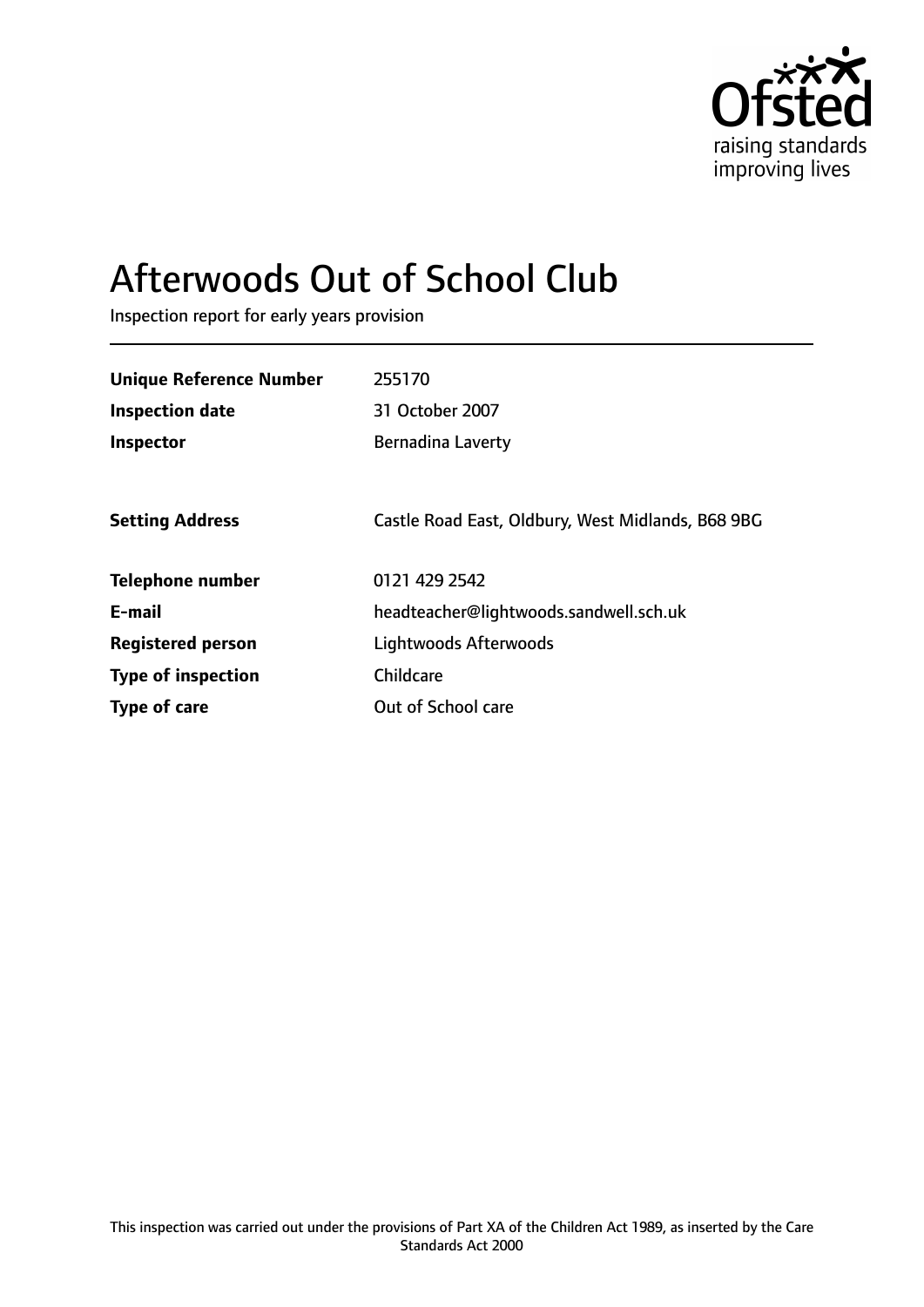## **ABOUT THIS INSPECTION**

The purpose of this inspection is to assure government, parents and the public of the quality of childcare and, if applicable, of nursery education. The inspection was carried out under Part XA Children Act 1989 as introduced by the Care Standards Act 2000 and, where nursery education is provided, under Schedule 26 of the School Standards and Framework Act 1998.

This report details the main strengths and any areas for improvement identified during the inspection. The judgements included in the report are made in relation to the outcomes for children set out in the Children Act 2004; the National Standards for under 8s day care and childminding; and, where nursery education is provided, the *Curriculum guidance for the foundation stage.*

The report includes information on any complaints about the childcare provision which Ofsted has received since the last inspection or registration or 1 April 2004 whichever is the later.

## **The key inspection judgements and what they mean**

*Outstanding: this aspect of the provision is of exceptionally high quality Good: this aspect of the provision is strong Satisfactory: this aspect of the provision is sound Inadequate: this aspect of the provision is not good enough*

For more information about early years inspections, please see the booklet *Are you ready for your inspection?* which is available from Ofsted's website: *www.ofsted.gov.uk.*

# **THE QUALITY AND STANDARDS OF THE CARE**

On the basis of the evidence collected on this inspection:

The quality and standards of the care are good. The registered person meets the National Standards for under 8s day care and childminding.

#### **WHAT SORT OF SETTING IS IT?**

Afterwoods Out of School Club opened in 1999. It operates from one main room in Lightwoods School in Oldbury, West Midlands. The group also have the use of the school hall and the Information and Communication Technology (ICT) room. The out of school club only cater for children who attend Lightwoods school. There is a fully enclosed outdoor area available for play.

The group opens five days a week during term time. Sessions are from 08:00 to 08:55 and 15:20 to 17:30. During school holidays the setting runs a play scheme which operates every day from 08:00 to 17:30. Children attend for a variety of sessions. There are currently 69 children from four to eight years on roll. Support is available for children with learning difficulties and/or disabilities and for children who speak English as an additional language.

The club employs five practitioners to work with the children. Three of whom hold appropriate qualifications. The setting receives support from the local authority.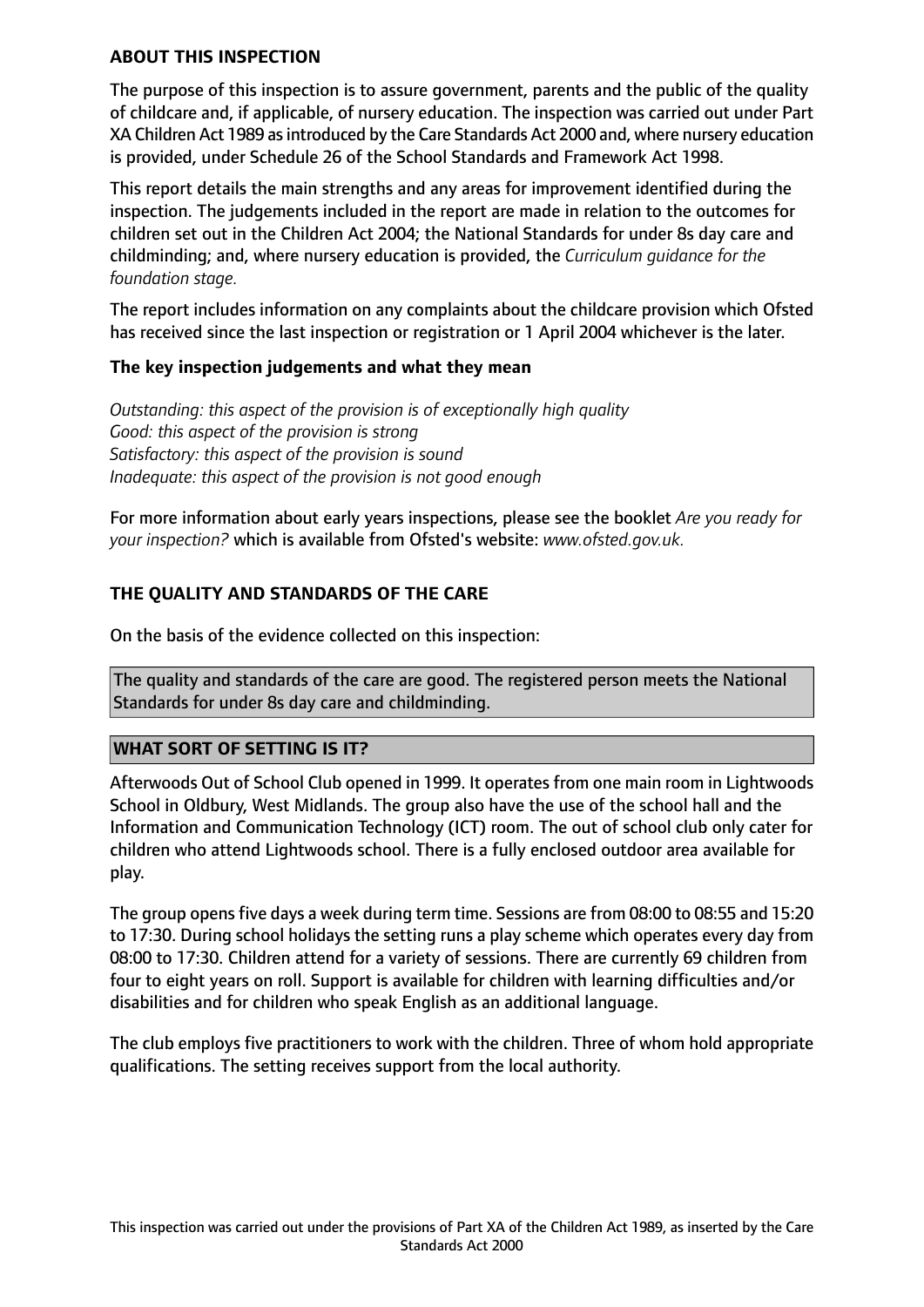#### **Helping children to be healthy**

The provision is satisfactory.

Children are cared for in a very clean and welcoming environment where they are encouraged to learn about personal hygiene through daily routines. For example, they are reminded to wash their hands to get rid of germs before commencing cooking activities. They are cared for appropriately in the event of an accident or emergency as practitioners are qualified in administering first aid. Detailed procedures are in place, including an accident book that is signed by parents at the end of every session. However, health procedures are not fully understood by all practitioners with regard to notifiable and communicable diseases. This potentially compromises children's well-being.

Children have sufficient fluids to keep hydrated. On arrival at the club, they help themselves to a biscuit and a drink of squash, choosing which flavour they prefer or mixing them together to suit their personal tastes. They are learning about the benefits of a healthy diet as they are provided with healthy and nutritious breakfasts and snacks, including fruit, yogurts and sandwiches. Children's individual health and dietary needs are catered for because practitioners have completed food hygiene training and work well with parents to ascertain and record relevant information pertinent to individual children.

Children enjoy physical exercise, helping to contribute to a healthy lifestyle. They play with good quality, safe and well-maintained toys and resources within a stimulating environment. They participate in a good range of challenges and activities to refine their physical skills. For example, they handle, knives and graters with skill and precision, whilst preparing carrots, pumpkins and potatoes to make pumpkin soup. Full use is made of the indoor and outdoor environments. For example, indoors they can play badminton and tennis as they have use of a large hall. Outdoors, they can practise running, climbing and balancing skills as they have use of a grassed area, climbing apparatus and bikes. This helps to develop their awareness of how their bodies work and the importance of physical exercise.

#### **Protecting children from harm or neglect and helping them stay safe**

The provision is good.

Children move, safely and independently around this well-maintained environment because their safety is prioritised by practitioners. Risk assessments and daily checks are completed and updated regularly. Access to the premises is monitored as all visitors are required to show their identification and sign in at the school reception. A register is kept up to date, detailing children's hours of attendance. Children are familiar with the self-registration system, which involves hanging their photographs on a string to show their presence. They are safely escorted to lessons after breakfast club and collected from classrooms at the end of the school day.

Children are learning about fire safety as there are clearly defined procedures for the emergency evacuation of the building. Children participate in regular drills every half term. They are developing good awareness of how to keep themselves safe and be alert to risks, encouraged by vigilant practitioners. For example, they are shown how to grate carrots safely with a grater and reminded to tuck their chairs in when they leave a table. This helps children begin to take responsibility for themselves and others. Children independently select activities from a wide range of safe and good quality toys and equipment. These are checked and cleaned regularly which helps to create a stimulating learning environment for children.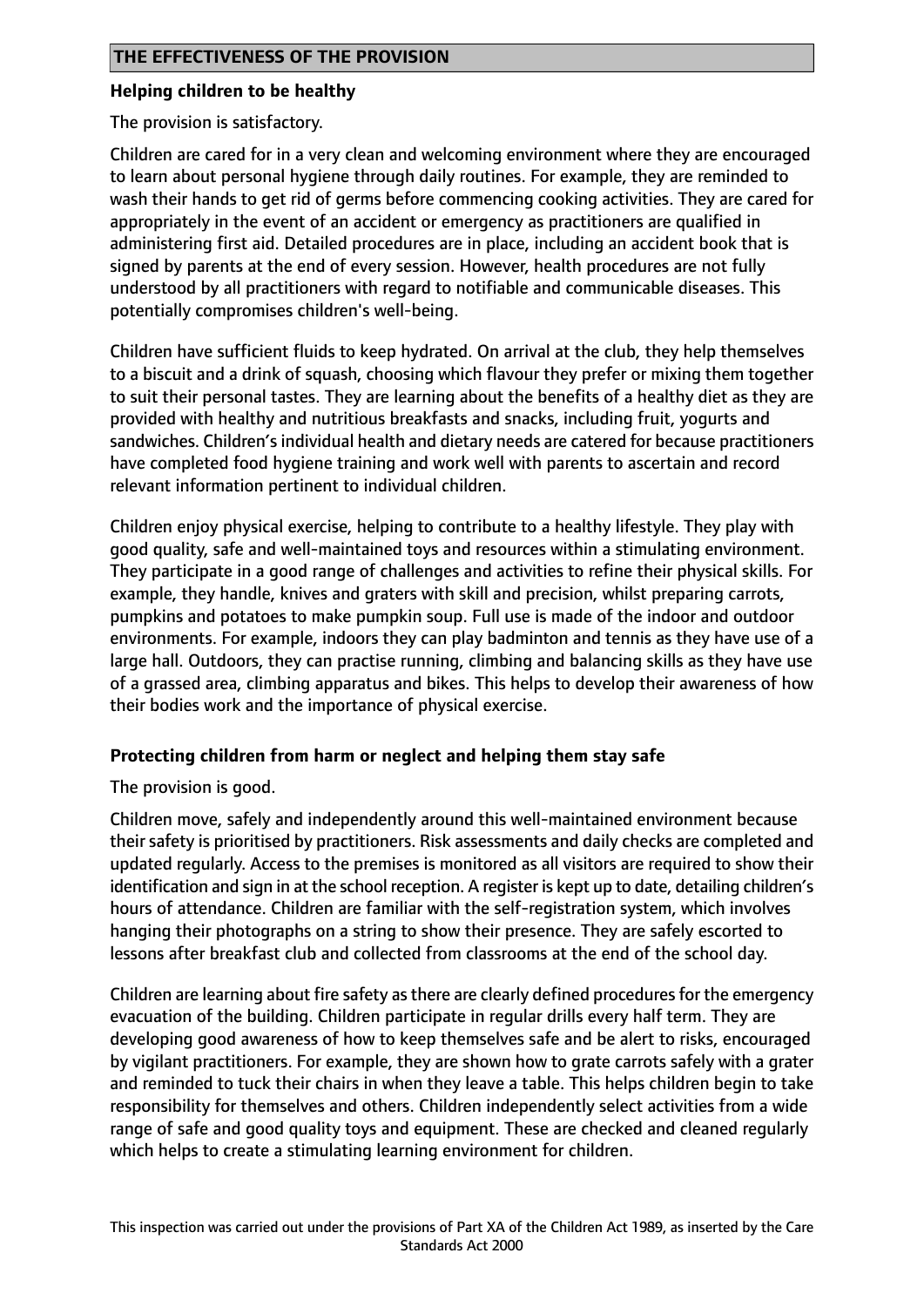Children are well protected from potential abuse or neglect as staff understand the importance of child protection and are clear about reporting procedures. Detailed policies and procedures, linking into the school policy are in place and information for parents is available outlining the reporting procedures.

# **Helping children achieve well and enjoy what they do**

The provision is good.

Children are happy, motivated and enjoy their time within this bright and welcoming environment. They take part in an excellent range of purposeful activities which provides good levels of challenge including, creative activities, dressing up, cooking and sand play. Their learning is enhanced because they have full use of the school facilities including, the ICT suite, school hall and outdoor play area. Children relish the opportunity to practise and develop their ICT skills, demonstrating competence and precision as they independently navigate through various programmes.

Children acquire new knowledge and skills as practitioners positively interact with children during table-top activities to encourage their interest, involvement and imagination. Children are praised for their efforts and achievements helping to enhance their confidence and self-esteem. Relationships are excellent at all levels. Older children demonstrate their social skills by having regard for other children as they play. They considerately share equipment and are proactive in anticipating and offering assistance to younger children as required.

Children confidently initiate conversations with their peers and adults, referring to aspects of their home lives, such as birthday parties. They use comprehensive language in their imaginative play to try out new roles and experiences. For example, they speak in different accents whilst playing an elaborate, imaginary game involving a 'sushi' thief and a sleeping police officer.

#### **Helping children make a positive contribution**

The provision is good.

Children feel a sense of belonging and are very 'at home' within this welcoming environment. They develop respect for each other as they are encouraged to work together in different groups. This helps them to develop tolerance and consideration. Children's behaviour is very good. They display good levels of self-discipline, such as sharing equipment and spontaneously picking up toys that fall on the floor.

Children are beginning to learn about diversity because toys, resources and displays reflect positive images of culture, gender and disability. Practitioners recognise and acknowledge differences through activities, such as cooking foods from different cultures. Parents and carers are welcome to come in to help with cooking activities and sample the results. This increases children's awareness of a wider society and their understanding of others. Children with learning difficulties and/or disabilities are welcome in the group and included in all activities. Practitioners are good role models and recognise the importance of building children's self-esteem by recognising their achievements and speaking to children sensitively and with respect. This helps children feel appreciated and have a sense of belonging.

Children benefit from the very good partnership between parents and the setting. Feedback from parents is extremely positive. They are reassured by how happy their children are and how well they have settled into the setting. Parents receive detailed information about the service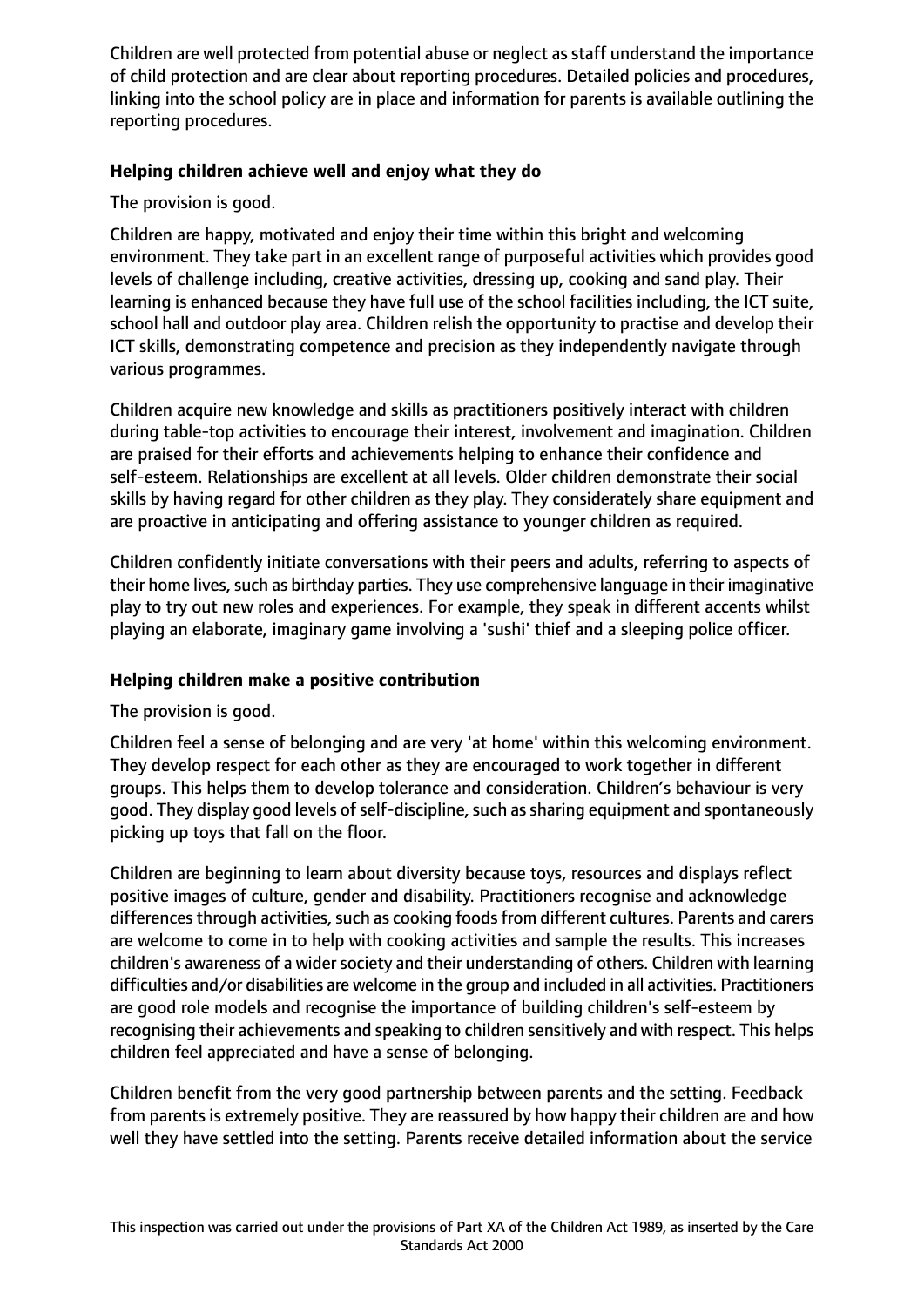which helps to promote the welfare of children. Parents' views are canvassed through questionnaires, helping them to have an active voice in the running of the setting.

# **Organisation**

The organisation is good.

Children benefit from attending this well-organised, relaxed, friendly setting. Space, resources and the overall routine are effectively organised so as to support children having maximum freedom of choice. Children play an active part in the setting asthere are plenty of opportunities for spontaneous activities, ensuring they develop their own play and contribute their ideas.

Recruitment and vetting procedures are detailed and ensure children are well protected and cared for by experienced practitioners. Staffing ratios and group size supports children'slearning and play. Practitioners work extremely well together as a team, demonstrating high levels of commitment and motivation. They are well supported by the senior management team within the school, who regularly observe and evaluate practice within the setting to ensure quality.

Children's personal information is stored securely and confidentially maintained. All required documentation is in place which ensures that parents are well informed about their child's welfare and progress. Overall, the provision meets the needs of the children who attend.

#### **Improvements since the last inspection**

At the last care inspection, the provider was asked to: keep a written record, signed by parents, of medicines given to children; ensure all staff are aware of children's special dietary requirements; ensure resources promote positive images of disability and ensure strategies for dealing with unwanted behaviour is consistently applied. Documentation relating to children's records and the behaviour management policy have been reviewed and updated in accordance with the National Standards and relevant guidance. New resources have been purchased that reflect positive images.

The implementation of these recommendations ensures children's health and well-being is promoted.

#### **Complaints since the last inspection**

There have been no complaints made to Ofsted since the last inspection. The provider is required to keep a record of complaints made by parents, which they can see on request. The complaints record may contain complaints other than those made to Ofsted.